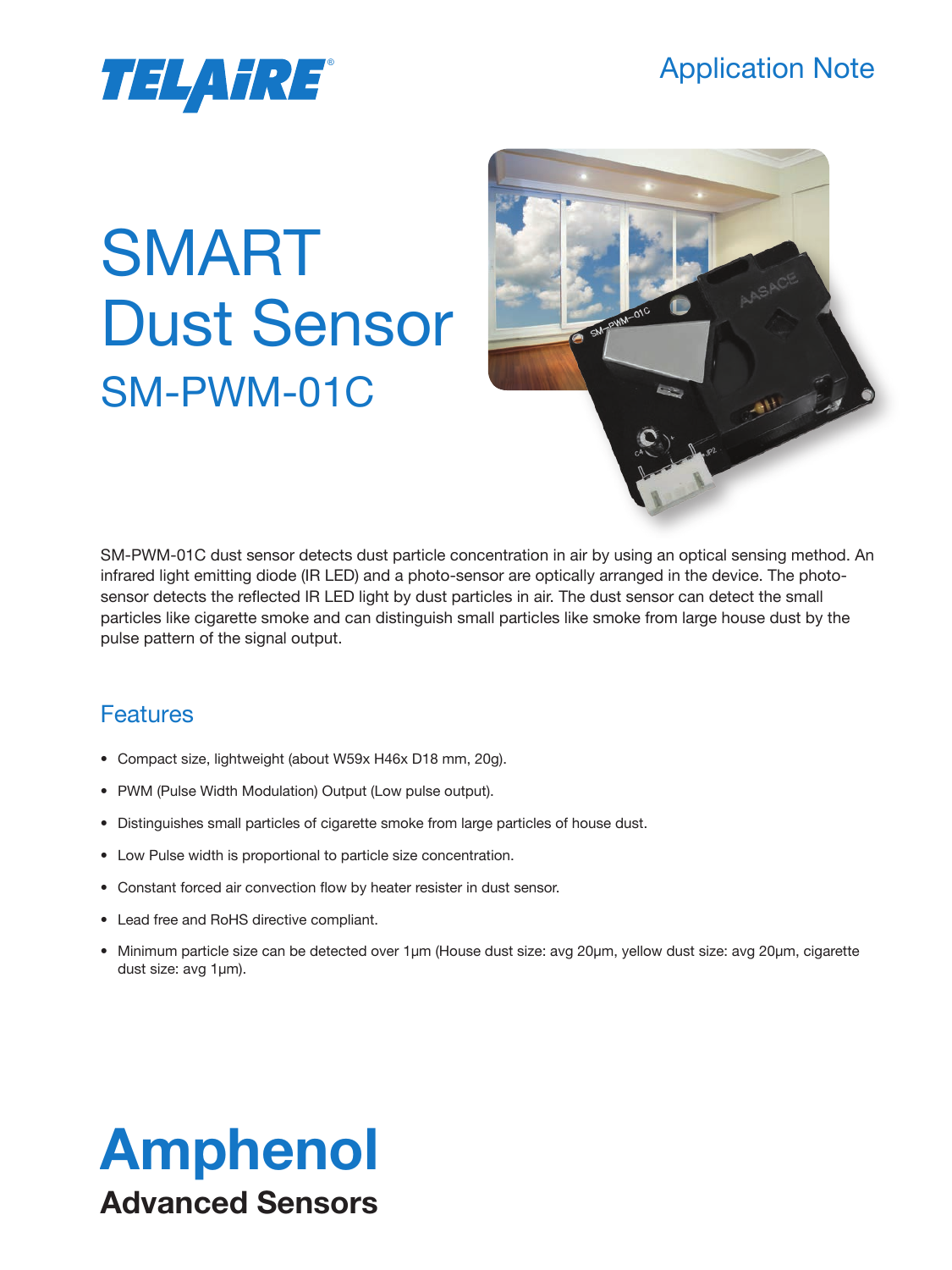## **Table of contents**

### **General Information**

| Distinguishing Method Between Small Cigarette Smoke and |  |
|---------------------------------------------------------|--|
|                                                         |  |

### **Application Notes**

| Sensitivity Adjust, Customized Low Pulse Output Data Control by |  |
|-----------------------------------------------------------------|--|
|                                                                 |  |
|                                                                 |  |
|                                                                 |  |
|                                                                 |  |
|                                                                 |  |
|                                                                 |  |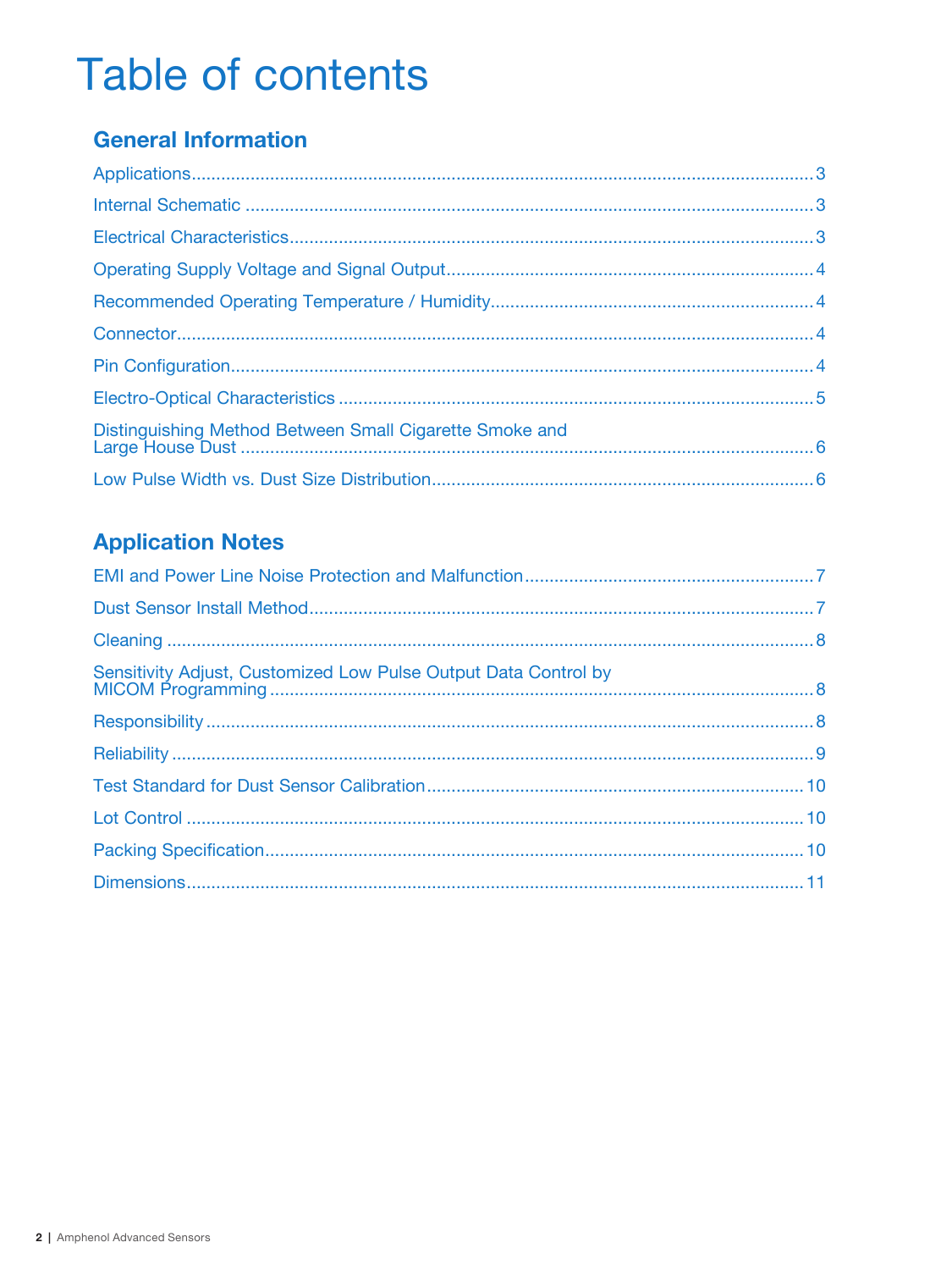### **Applications**

- Detection of dust in the air for indoor air quality monitoring
- Air cleaners, air purifiers, air conditioners and indoor air quality monitors
- Outdoor dust monitoring with special mechanical design for customer
- Smoke type fire alarm application by different sensor adjustments (customer option)

### **Internal Schematic**



P1: small particle  $(1 - 2\mu m)$ ,

P2: large particle (3 ~10µm)

• SM-PWM-01C dust sensor cannot count particles or measure quantitatively; the size is only for reference.

#### **Electrical Characteristics**

| <b>Absolute Maximum Ratings</b>                                   |      |                  |    |  |  |  |  |  |  |
|-------------------------------------------------------------------|------|------------------|----|--|--|--|--|--|--|
| <b>Symbol</b><br><b>Rating</b><br><b>Unit</b><br><b>Parameter</b> |      |                  |    |  |  |  |  |  |  |
| Supply Voltage                                                    | Vcc  | $-0.3$ to $+7.0$ | V  |  |  |  |  |  |  |
| <b>Operating Temperature</b>                                      | Topr | $-10$ to 60      | °C |  |  |  |  |  |  |
| <b>Storage Temperature</b>                                        | Tstg | $-30$ to $80$    | °C |  |  |  |  |  |  |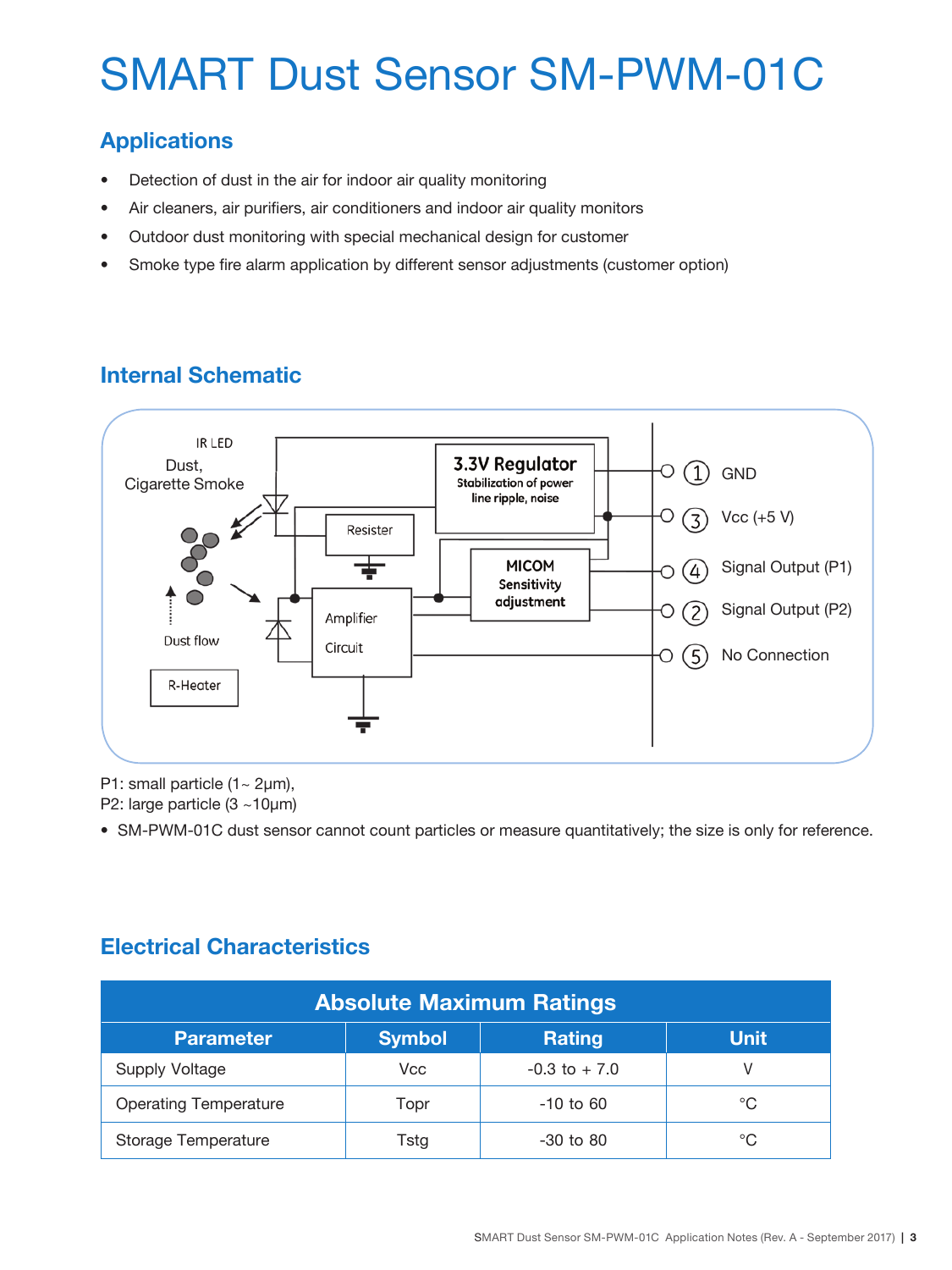#### **Operating Supply Voltage and Signal Output**

|                            | (Ta=25 °C)    |                               |             |  |  |  |  |  |
|----------------------------|---------------|-------------------------------|-------------|--|--|--|--|--|
| <b>Parameter</b>           | <b>Symbol</b> | <b>Rating</b>                 | <b>Unit</b> |  |  |  |  |  |
| Supply Voltage             | Vcc           | DC $5 \pm 5\%$ , Ripple <30mV |             |  |  |  |  |  |
| <b>Current Consumption</b> | Icc           | $\leq -90 \pm 10\%$ *1        | mA          |  |  |  |  |  |
| Signal Output              | P1, P2        |                               |             |  |  |  |  |  |

\*\*1. Input impedance 200 kΩ Pull-Up 10 kΩ, recommend 30 sec moving average of output signal.

\*2. To stabilize heater resister and air flow in dust sensor.

### **Recommended Operating Temperature / Humidity**

| <b>Parameter</b>                           | <b>Rating</b>                                            | Unit    |
|--------------------------------------------|----------------------------------------------------------|---------|
| <b>Operating Temperature /</b><br>Humidity | $-10 < \sim 45^{\circ}$ C, $< 85\%$ RH $^{\prime\prime}$ | °C. %RH |

\*1. Dust sensor can detect micro size water droplets, such as fog and mist, as particles.

Do not use the dust sensor in high humidity environments as the humid air is under submicron size, and the dust sensor cannot differentiate this.

#### **Connector**

| <b>Standard Connector (SM-PWM-01C)</b>                          |            |             |                                               |  |  |  |  |  |  |
|-----------------------------------------------------------------|------------|-------------|-----------------------------------------------|--|--|--|--|--|--|
| <b>Description</b><br><b>Symbol</b><br><b>Maker</b><br>Part No. |            |             |                                               |  |  |  |  |  |  |
| Connector                                                       | A2512WR-5P |             |                                               |  |  |  |  |  |  |
| Housing                                                         |            | 2.5mm pitch | http://www.cjt.cn/Product_Details.asp?P_ID=43 |  |  |  |  |  |  |
| Геrminal                                                        |            |             |                                               |  |  |  |  |  |  |

### **Pin Configuration**

| <b>Number</b> | <b>Symbol</b>  | <b>Pin Description</b>                                     |
|---------------|----------------|------------------------------------------------------------|
|               | <b>GND</b>     | Ground, Connect with system ground                         |
| $\mathcal{P}$ | P <sub>2</sub> | Low Pulse Signal Output (P2) of large particle, active low |
| 3             | Vcc            | Input Supply Voltage                                       |
| 4             | P1             | Low Pulse Signal Output (P1) of small particle, active low |
| 5             | NC.            | Not connected                                              |

Please refer to the drawing for pin sequence.

• For P1 and P2, an external pull up resistor is not required internal pull up is nominal 10kΩ.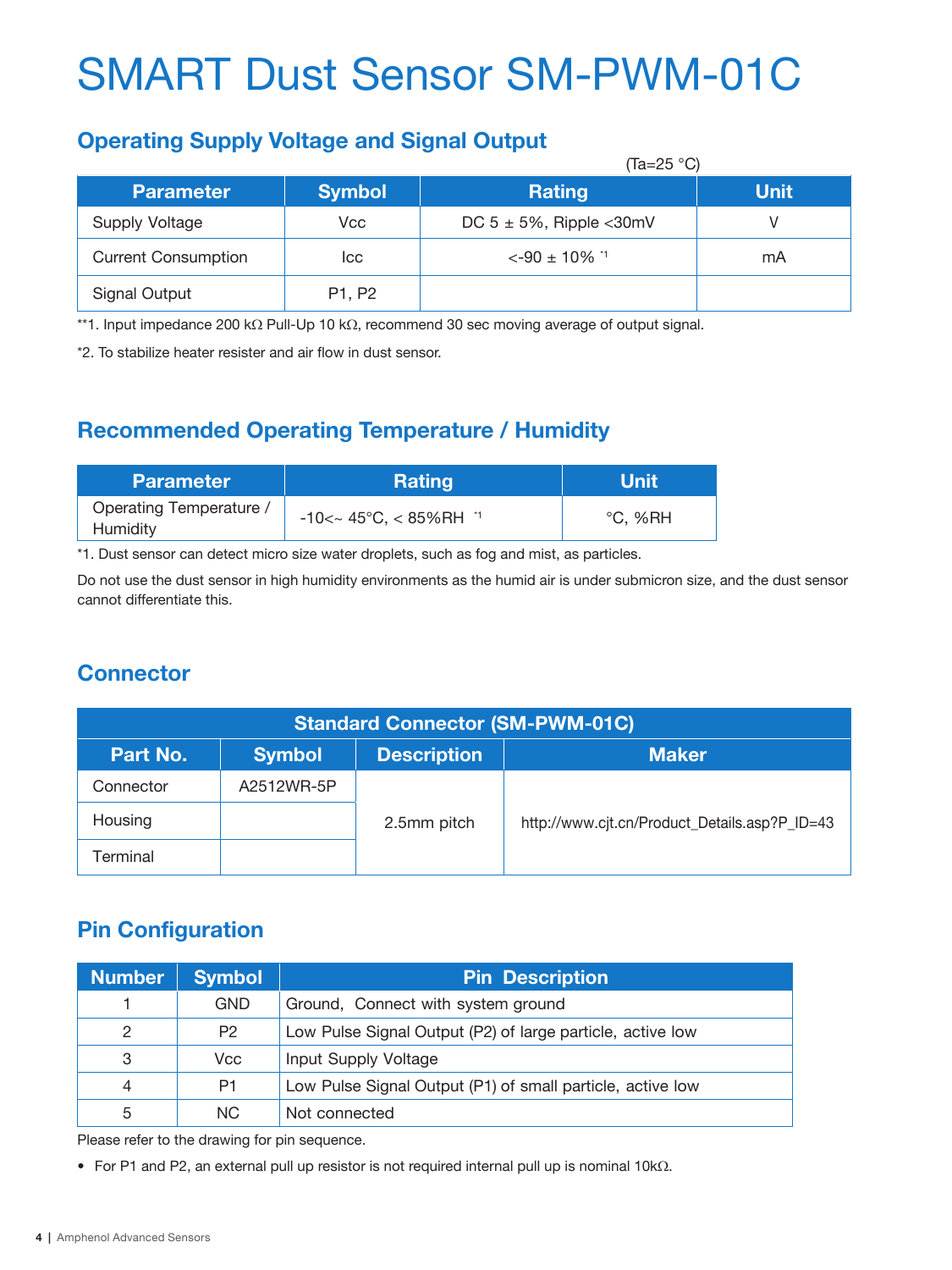#### **Electro-optical Characteristics**

| Parameter                  | <b>Symbol</b> | <b>Condition</b> | <b>Min</b> | <b>Typ</b> | <b>Max</b> | <b>Unit</b>       |
|----------------------------|---------------|------------------|------------|------------|------------|-------------------|
| Sensitivity                | S             | $*1*2*5$         | 0.3        | 0.5        |            | $mSec/\mu g$      |
| Low Pulse Output Occupancy | Loo           | $*3*4$           |            | 5.5        | 25         | %                 |
| Detection Range            | M             | $*_{4}$          | 0.01       | 350        | 3000       | ug/m <sup>3</sup> |

\*1. Sensitivity is specified by the amount of low pulse occupancy change when dust concentration changes from 350ug/m^3 to 820ug/m^3 theoretically. The 120 second is needed for the stabilization of dust sensor in the testing chamber.

\*2. Sensitivity of dust sensor is shown in the Internal Schematic on page 3.

\*3. Low pulse occupancy (%) = total sum of low pulse width (mSec)/30,000mSec\*100.

Low pulse output is measured from the output signal of P1, connector pin number 4 in dust sensor. Moving average calculation method during certain measuring time (Top) is used to determine the contaminated level of air. LPO is dependent on the dust concentration and dust size, and it changes from 0 to 20%. (Refer to Internal Schematic on page 3.)

\*4. Dust concentration: Normally cigarette smoke's particle size distributes from 0.3 to 10 micrometer. The particle size of one micrometer of cigarette smoke is monitored in our test chamber for the calibration test of dust sensor.

\*5. Particle size and concentration is measured using TSI8530 made by USA. Linearity of SM-PWM-01C sensitivity will be kept up to 15% of reading.



The chart above is of test data from 1000 quantity products and is for reference purposes only.

- The sensor is tested at dust concentration of 350 and 850 ug/m3 for sensitivity adjustment.
	- LPO range of high and low sample are from 13.18 % to 7.1% at 850 ug/m3 dust concentration.
	- LPO range of high and low sample are from 7.93% to 3.5% at 350 ug/m3 dust concentration.
- Guideline to display and motor control method by the contamination level
	- Level 1: Normal house and office's contamination level is 50,000 pcs per cubic feet.
	- Level 2: If cigarette smoke is started to contaminate the room, LPO is increase and soon reach from 1.5~2 %.
	- Level 3: If dust or cigarette smoke contaminates the room more, LPO is increased continuously up 3~4%.

- Level 4: If dust or cigarette smoke is at a high concentration and LPO level reaches up to 6%, please monitor LPO level change over 30 seconds and compare the LPO level by moving average statistical method. Guideline only.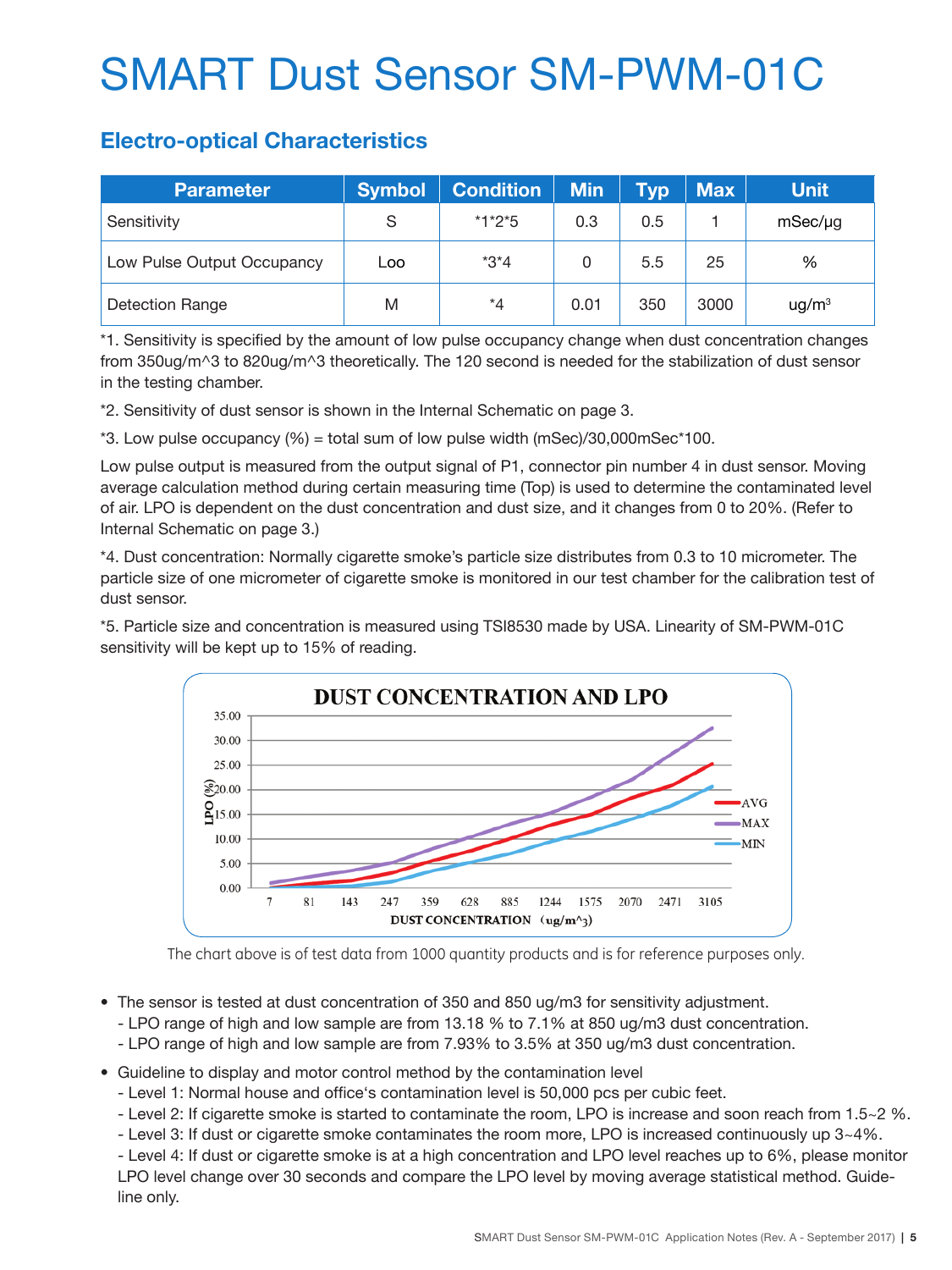#### **Distinguishing Method Between Small Cigarette Smoke and Large House Dust**

As shown below, the output of small cigarette smoke shows narrow pulse or overlapped pulse shape continuously. The output of large dust shows wide pulse and not overlapped.

Therefore, by reading a transition of output pulse during a certain time period using system

MICOM, the system can distinguish:

- (a) Type of dust
- (b) Large particle
- (c) Small particle



#### **Low Pulse Width vs. Dust Size Distribution**

| <b>Parameter</b>                         | <b>Symbol</b> | <b>Condition</b>   | Typ | <b>Unit</b>        |
|------------------------------------------|---------------|--------------------|-----|--------------------|
| Low pulse width of a small particle (P1) | Tsp           | *1 Cigarette smoke | 0.5 | mSec               |
| Low pulse width of a large particle (P2) | Tlp           | *2 House dust      | 350 | u g/m <sup>3</sup> |

\*1. Low pulse width is decided by dust size and concentration. In a moderately contaminated condition, 350 ug/m3 of cigarette smoke, output pulse width of P1 pin is the average detection result of average one micrometer size of particles based on cigarette smoke during certain period.

\*2. Low pulse width of a big house dust particles is bigger than cigarette smoke particles. The particle size is normally 5 to 20µm and more. P2 can be used to detect large particle like house dust and pollen.

\*3. Top is the continuous operating time for particle detection. It is normally from 5 to 10 second for air cleaner application for fast feeling.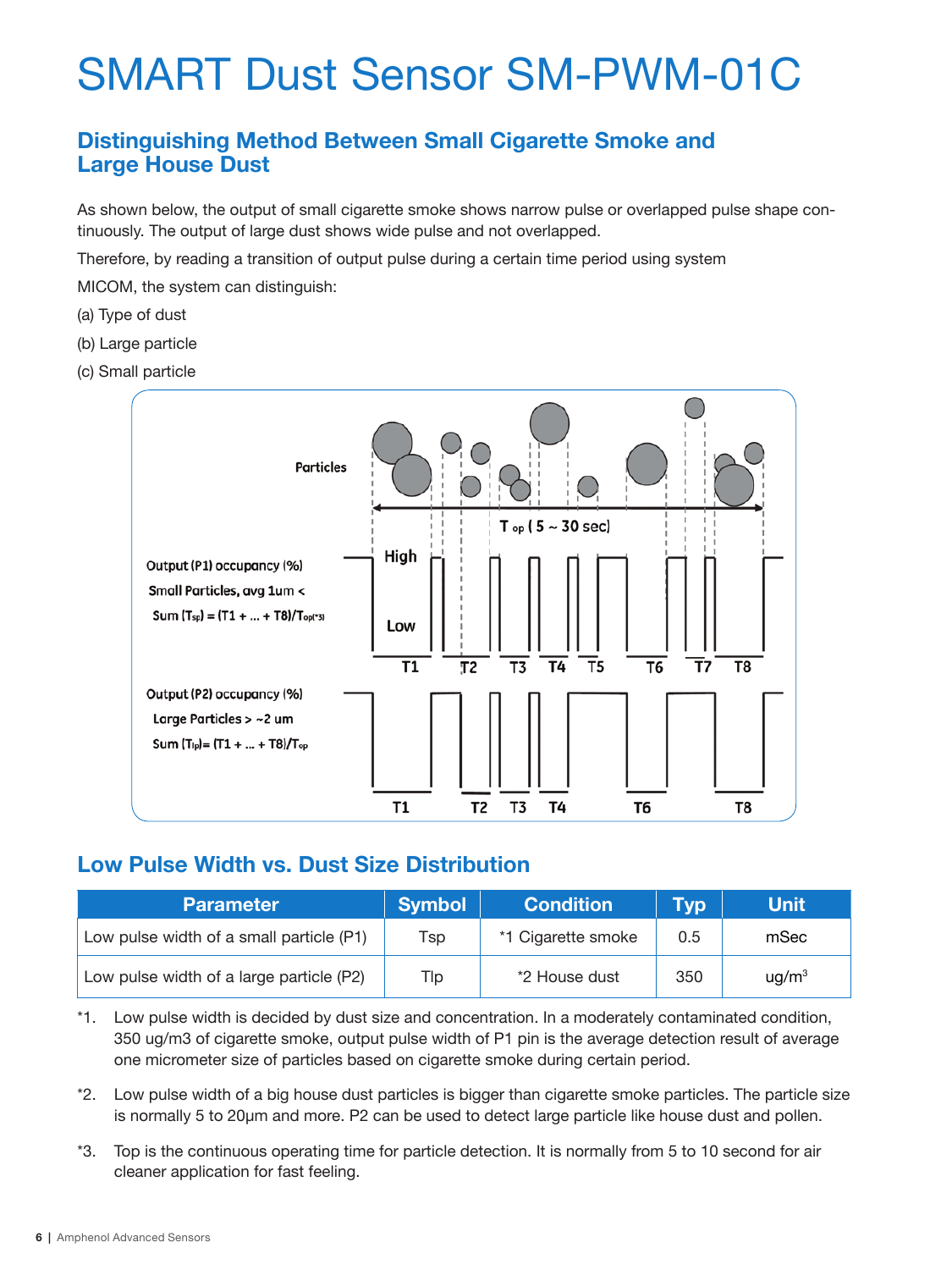#### **EMI and Power Line Noise Protection and Malfunction**

The plastic cover case is conductive polymer material or has same function by treatment. Top metal shield case and plastic cover case is connected with GND in sensor. The photo sensor signal is weak for EMI. To protect EMI affection of photo sensor signal from motor and high voltage source, an additional bottom metal shield case could be soldered on electronic PCB's ground by customer requirements. Normally, top shield case is enough to protect EMI from outer electronic goods. However, to prevent EMI from high voltage negative ion generator and power line noise from electric dust collector, please install the high voltage generator in the opposite side from dust sensor - also pay attention to prevent power line noise by using noise filter. The malfunction of dust senor can be observed by taping all holes of dust sensor completely not to penetrate dust into open holes of dust senor. After making clean the dust sensor chamber and taping all holes not to come any dusts into optical zone of sensor and operate the sensor. In this experiment dust sensor has not to show any low pulse output. If it is interrupted by EMI and line noise, many low pulse output signal will be showed up. In this case, please consult Amphenol Advanced Sensors technical team.

#### **Dust Sensor Install Method**

When installing the dust sensor in air cleaner, dust sensor must be installed vertically in a place that is not affected by air flow caused by motor fan rotation. We recommend to install dust sensor in the front panel. The dust sensor can detect the water vapor as dust. Please do not use dust sensor in a vaporizing place like a bathroom or near a air humidifier. Dust sensors use IR wave-length LED and the visible cutoff photo sensor, but the irradiation by lamp light of optical zone will cause malfunction of dust sensor. Please cover the center hole shaped triangle by using black sponge not to irradiate dust sensor optics. **Please do not cover the bottom and top hole for air flow to measure the dust. The center hole of PCB is for screwing bolt to system. Please use screw PH 3 pie for fixing. Please pay attention not to damage and touch sensor case.**



Top outlet hole for air flow. Don't cover the hole

Optical sensing zone, window for lens cleaning Cover with black sponge in the system side

Bottom inlet hole for airflow. Don't cover the hole

The heater resister is installed inside of dust sensor for inducing the forced air convection and the heated air flows from bottom side to top side direction. The heater resister's temperature is increased over 40°C than atmosphere. So, vertical positioning of dust sensor is important for air flow direction and speed optical zone. The air flow direction and flow speed can affect the signal output of dust sensor. **Please keep ± 5 degree position vertically.**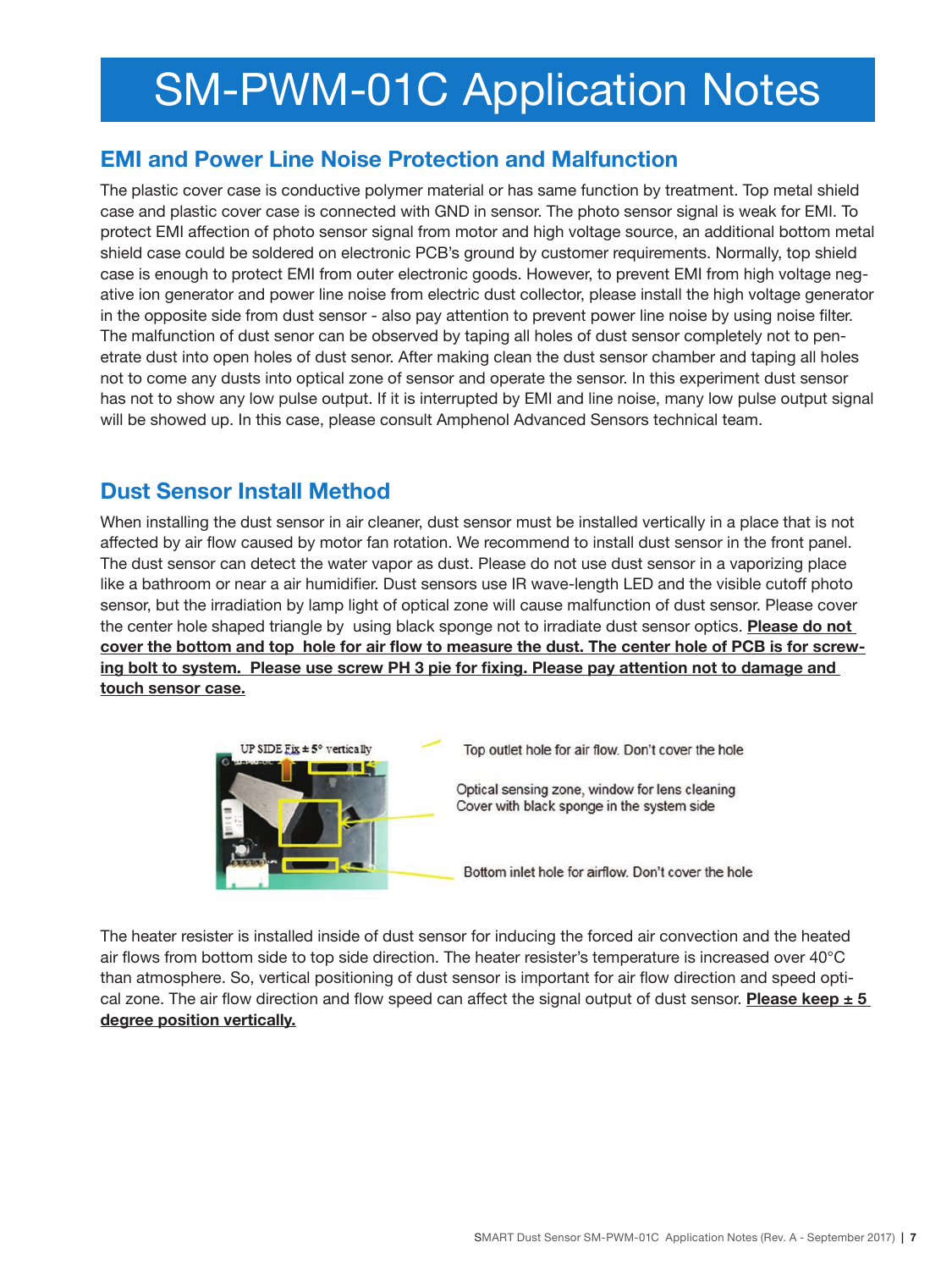#### **Cleaning**

Cigarette tar on the lens will affect the sensitivity of the dust senor. Wet swab with alcohol and rub softly the lens and dry. Normally wet cleaning is not recommended, because there is a case this device is not satisfied with its characteristics by wet cleaning. Wet cleaning is not recommended, and may not improve characteristics. If large particles such as home dust are accumulate in the dust sensor optics parts, please consider vacuuming or blowing off the dust by air.

### **Sensitivity Adjust, Customized Low Pulse Output Data Control by MICOM Programming**

SM-PWM-01C is the dust sensor that sensitivity is adjusted by MICOM program. Customer cannot change the sensitivity by changing volume resister. MICOM send the low pulse output data proportional with dust concentration. Also MICOM can be programmed to send the communication code with system MICOM like code for LED level or code for monitoring sensor life. If customer wants to use dust sensor to special purpose like fire detection, MICOM program can be changed to send low pulse data for fire alarm level warning. Please contact your Amphenol Advanced Sensors technical team for more information.

### **Responsibility**

This product shall not contain the following materials banned in RoHS Directive. (2002/95/EC) Pb, Hg, Cd, Cr+6, PBB, PBDE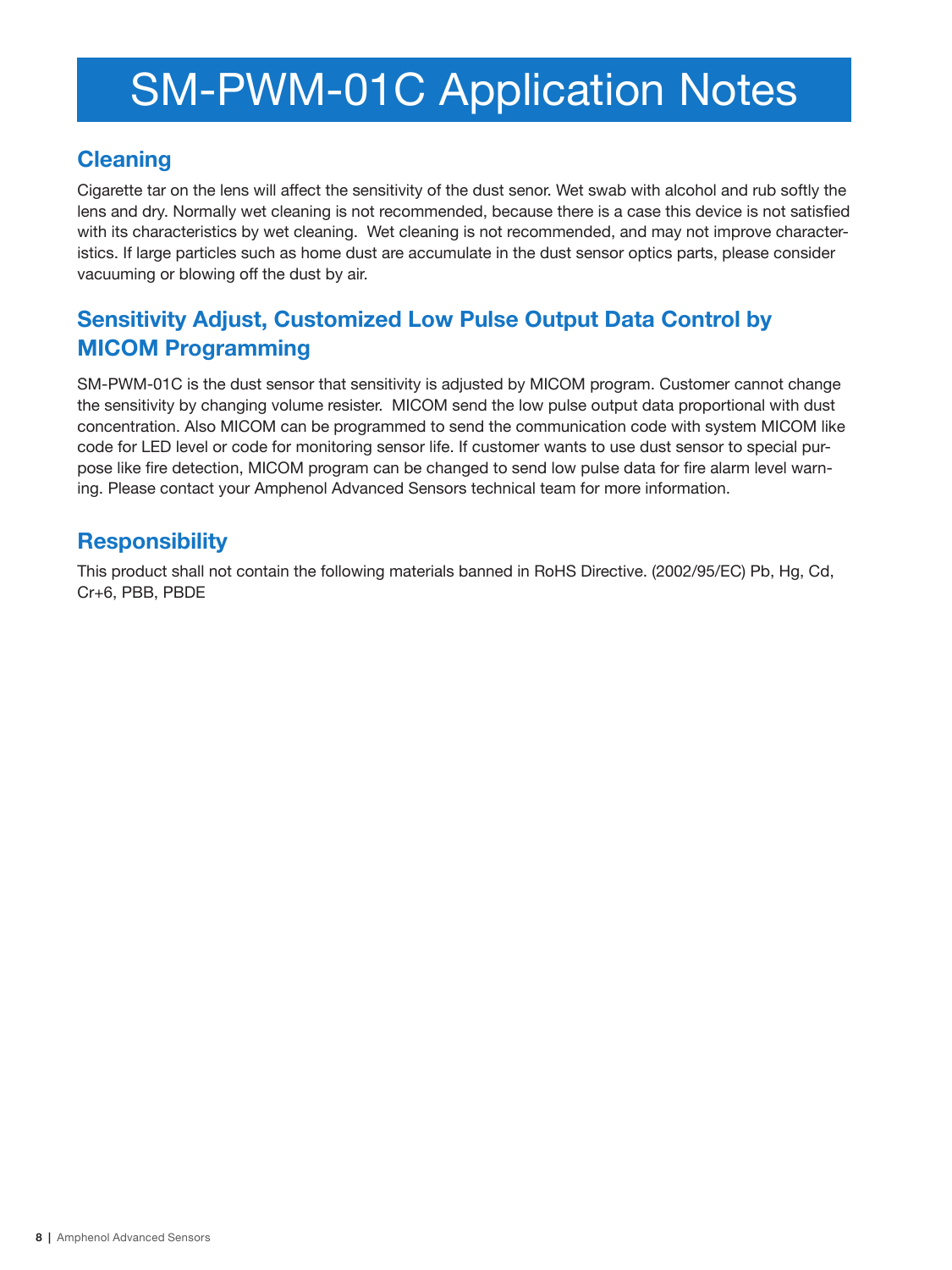### **Reliability**

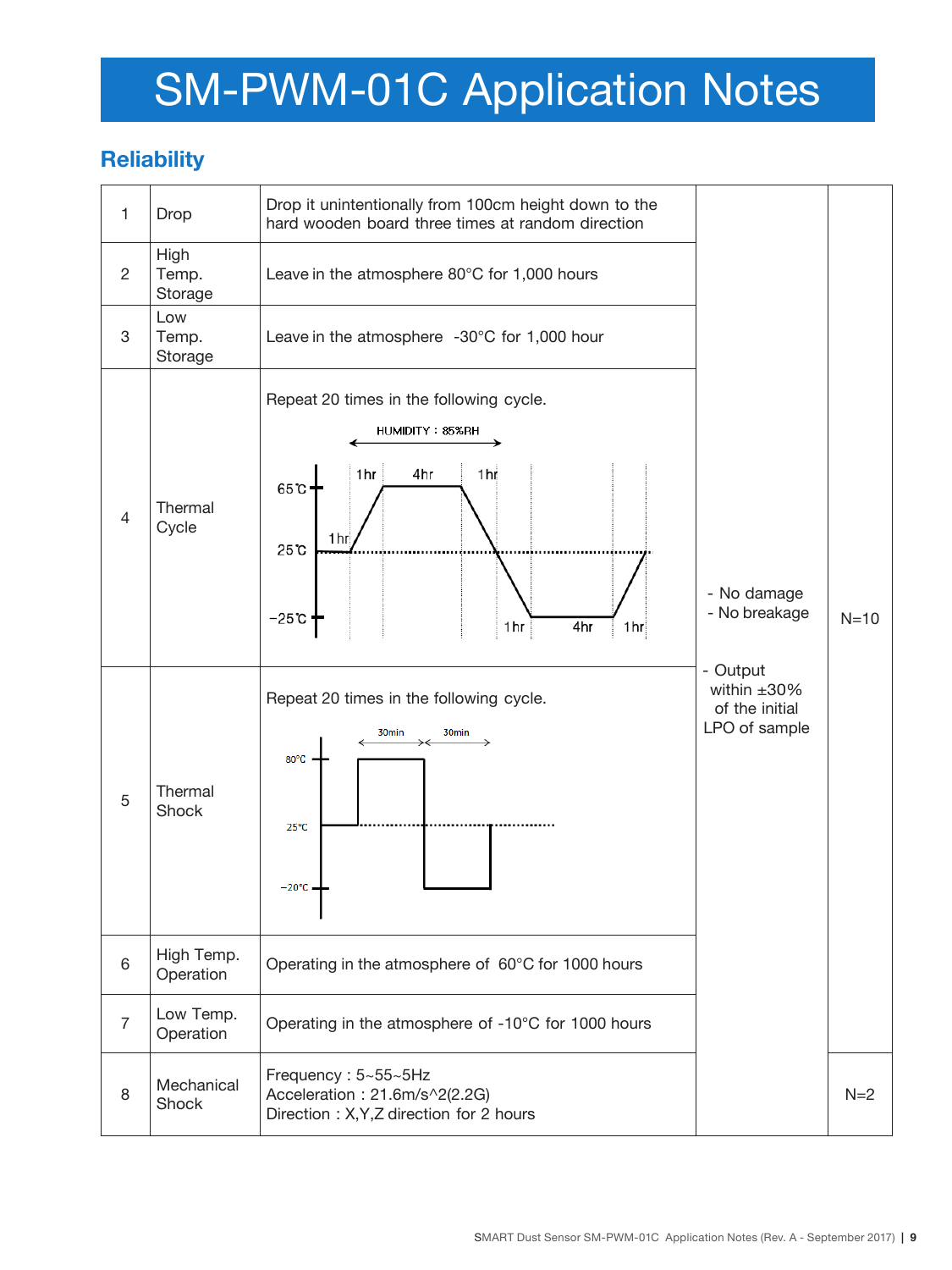### **Test Standard for Dust Sensor Calibration**

The first standard is the certificated particle counter.

The second standard is the master dust sensor. The master dust sensor is always used for the process quality control of production.

The master dust sensor will be compared with the customer master sensor every six months.

### **Lot Control**

Lot number: Four digit stamping of the manufacturing date on dust sensor PCB side.

| Year                     |       |                | <b>Month</b> | Day            |     |              |                 | <b>Shift</b> |   | <b>Board</b> |              |
|--------------------------|-------|----------------|--------------|----------------|-----|--------------|-----------------|--------------|---|--------------|--------------|
| A                        | 2015Y | 1              | 1M           | 1              | 1D  | G            | 16D             | morning      | A | A            | Test Board 1 |
| B                        | 2016Y | $\overline{2}$ | 2M           | $\overline{c}$ | 2D  | H            | 17D             | noon         | B | B            | Test Board 2 |
| C                        | 2017Y | 3              | 3M           | 3              | 3D  |              | 18D             | night        | C | C            | Test Board 3 |
| D                        | 2018Y | 4              | 5M           | 4              | 4D  | J            | 19D             |              |   | D            | Test Board 4 |
| E                        | 2019Y | 5              | 5M           | 5              | 5D  | Κ            | 20 <sub>D</sub> |              |   | E            | Test Board 5 |
| F                        | 2020Y | 6              | 6M           | 6              | 6D  | L            | 21D             |              |   | F            | Test Board 6 |
| G                        | 2021Y | 7              | 7M           | 7              | 7D  | M            | 22D             |              |   | G            | Test Board 7 |
| F                        | 2022Y | 8              | 8M           | 8              | 8D  | $\mathsf{N}$ | 23D             |              |   | H            | Test Board 8 |
| H                        | 2023Y | 9              | 9M           | 9              | 9D  | O            | 24D             |              |   |              | Test Board 9 |
| $\overline{\phantom{a}}$ | 2024Y | A              | 10M          | A              | 10D | P            | 25D             |              |   | J            | Test Board10 |
| J                        | 2025Y | B              | 11M          | B              | 11D | Q            | 26D             |              |   |              |              |
|                          |       | C              | 12M          | C              | 12D | R            | 27D             |              |   |              |              |
|                          |       |                |              | D              | 13D | S            | 28D             |              |   |              |              |
|                          |       |                | E            | 14D            | T   | 29D          |                 |              |   |              |              |
|                          |       |                |              | F              | 15D | U            | 30 <sub>D</sub> |              |   |              |              |

#### **Packing Specification**

| <b>Weight Max 12kg</b>                                                       |       |                   |       |  |     |  |  |  |  |  |
|------------------------------------------------------------------------------|-------|-------------------|-------|--|-----|--|--|--|--|--|
| <b>Box Size</b><br>н<br><b>Inner Qty. Total Qty.</b><br>L <sub>2</sub><br>L1 |       |                   |       |  |     |  |  |  |  |  |
| Box 1 (large)                                                                | 395mm | 395mm             | 410mm |  | 400 |  |  |  |  |  |
| Box 2 (small)                                                                | 395mm | 395 <sub>mm</sub> | 265mm |  | 200 |  |  |  |  |  |

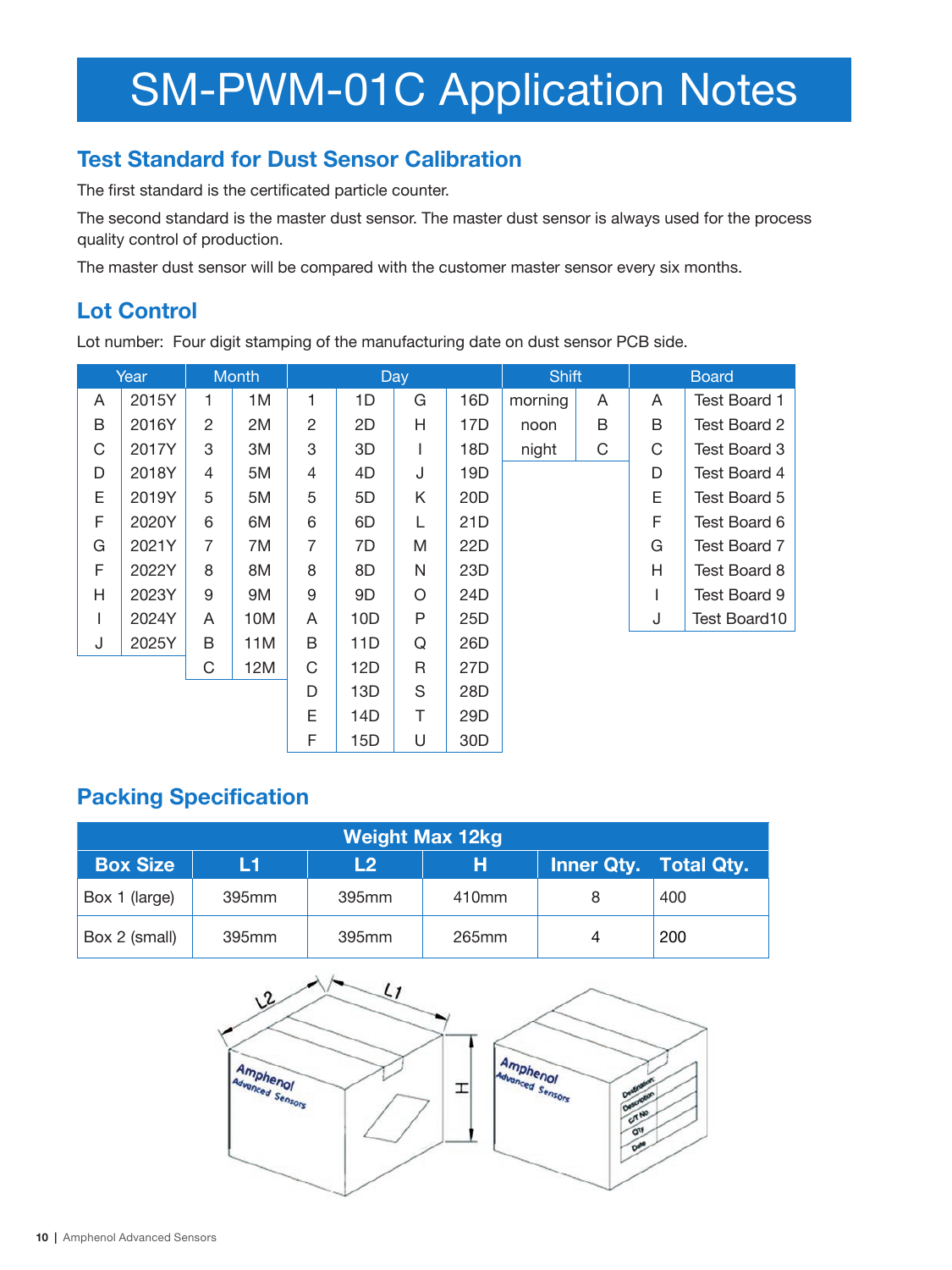## SM-PWM-01C Dimensions



Amphenol Advanced Sensors takes no responsibility for any problems related to any intellectual property right of a third party resulting from the use of Amphenol Advanced Sensors' device. Amphenol Advanced Sensors takes no responsibility for damage caused by improper use of the device which does not meet the condition of absolute maximum ratings to be specified in relevant specification sheet nor meet the condition of the extremely high level of reliability and safety such as safety device, clean room monitoring, fire alarm, life support equipment, etc.

This publication is the proprietary product of Amphenol Advanced Sensors and is copyright with all rights reserved. Under the copyright laws, no part of this publication may be reproduced or transmitted in any form of or by any means, for any purpose, without the express written permission of Amphenol Advanced Sensors. The express written permission is also needed before any use of this publication by a third party.

Please contact with a Amphenol Advanced Sensors representative if there are any questions for this publication.